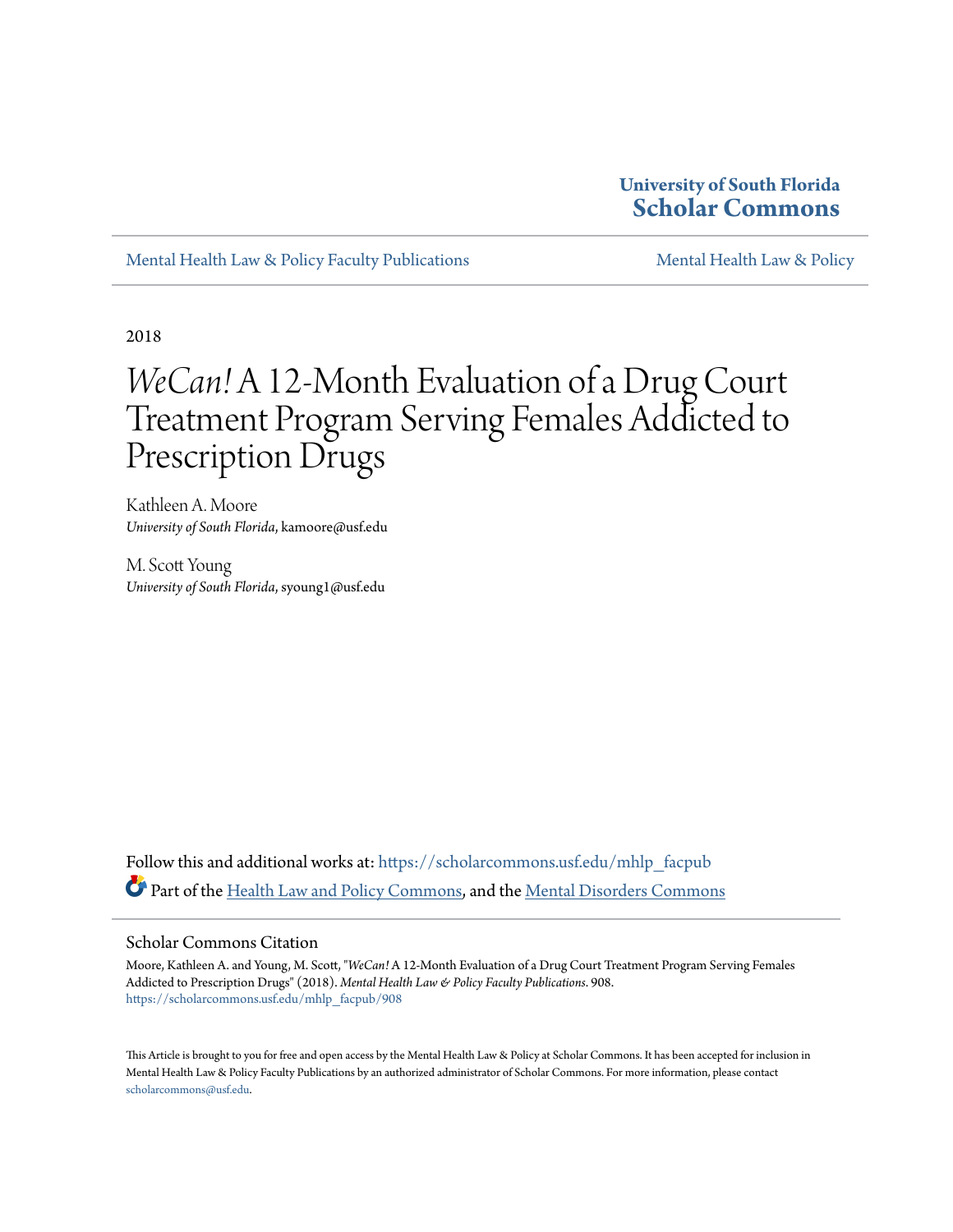

### **Journal of Addiction and Recovery**

**Open Access | Research Article**

# *WeCan!* **A 12-month evaluation of a drug court treatment program serving females addicted to prescription drugs**

#### *Kathleen A Moore, PhD\*; M Scott Young, PhD*

*Department of Mental Health Law and Policy, Louis de la Parte Florida Mental Health Institute, College of Behavioral and Community Sciences, University of South Florida*

#### **\*Corresponding Author(s): Kathleen A Moore**

Department of Mental Health Law and Policy, Louis de la Parte Florida Mental Health Institute, College of Behavioral and Community Sciences, University of South Florida, USA

Phone: 813-974-2295; Email: kamoore@usf.edu

Received: Jun 07, 2018 Accepted: Sep 04, 2018 Published Online: Sep 10, 2018 Journal: Journal of Addiction and Recovery Publisher: MedDocs Publishers LLC Online edition: http://meddocsonline.org/ Copyright: © Moore KA (2018). *This Article is distributed under the terms of Creative Commons Attribution 4.0 International License*

#### **Abstract**

Prescription drug abuse represents a national public health concern. This study reports on 12-month outcomes of a drug court treatment program for 102 female offenders addicted to prescription drugs. The program utilized two evidence-based treatment models (i.e., Motivational Enhancement Therapy/Cognitive Behavioral Therapy-12 and Seeking Safety). In addition, participants were required to attend monthly judicial reviews, weekly AA/NA groups, and two random drug screens per week. Participants were interviewed at baseline and 12-month follow-up. Analyses examined self-reported substance use, traumatic experiences, criminal justice involvement, readiness to change, and therapeutic alliance. Participants reported significant decreases in substance use, increased readiness to change, high therapeutic alliance, and significantly fewer arrest charges 12-months after enrollment compared to 12-months before intake. Results suggest that the drug court program was successful in reducing substance use and other ancillary measures for female participants with prescription drug abuse issues. Implications for policy and future research are discussed.

#### **Introduction**

In Florida, more than 60% of people arrested are either under the influence of drugs or alcohol or committing a crime to obtain narcotics [1]. However, many crimes committed by substance abusers are nonviolent [2]. Unfortunately, the criminal system is ill-equipped to address the underlying issues of substance abuse. All too often, untreated offenders are released from jail or prison only to commit more crimes related to drugs and alcohol, resulting in increased incarceration rates.

Of particular concern is the increase of prescription pain killer abuse among arrestees. Using data from the Arrestee Drug Abuse Monitoring Program (ADAM), the National Survey on Drug Use and Health (NSDUH) reported that of those arrested for serious offenses within the past year, illicit drug use was reported almost five times more frequently when compared to those not arrested within the past year [3]. When considering drug of choice, the nonmedical use of prescription drugs was



**Cite this article:** Moore KA, Young MS. *WeCan!* A 12-Month evaluation of a drug court treatment program serving females addicted to prescription drugs. J Addict Recovery. 2018; 2: 1007.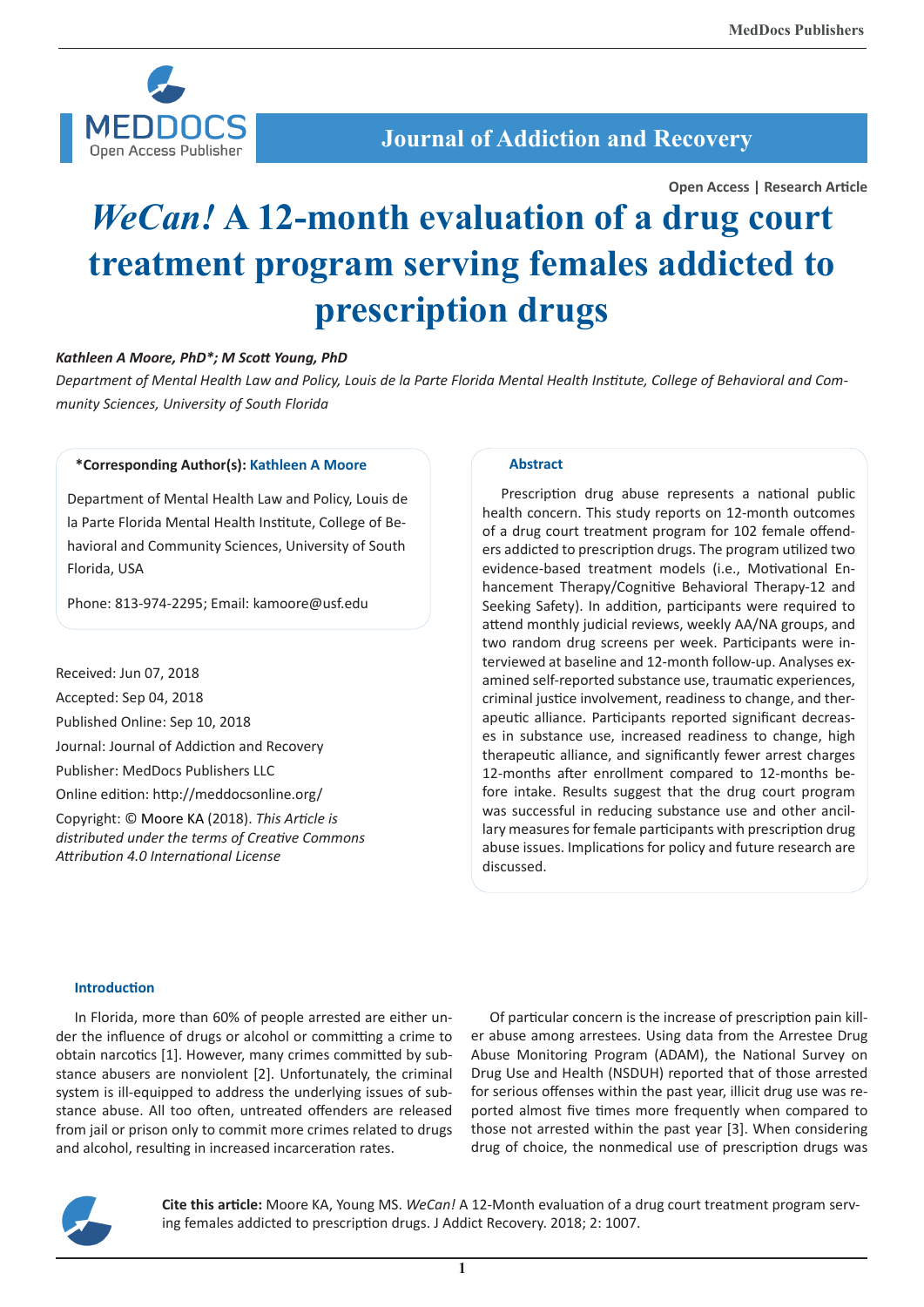second only to marijuana. According to NSDUH, 28.8% of those within the sample who had committed serious criminal offenses within the past year reported nonmedical use of a prescription drug, compared to only 5.7% of those within the sample that had not been arrested within the past year.

Over the past decade, the availability of prescription drugs has increased dramatically [4]. While clinicians have an array of analgesics to treat pain, not all medical professionals are responsible when dispensing these powerful medications. From 2000 to 2006, there was an 80% increase in prescription drug abuse; it now ranks behind only marijuana as the most abused drug in the U.S [5]. Recent surveys indicate almost 7 million Americans currently abuse prescription drugs [6]. Also, prescription drugs are involved in more than 8,500 deaths per year, a 114% increase since 2000 [7].

There are several possible explanations for this dramatic upsurge in prescription drug abuse. Lax state oversight has allowed unregulated and fraudulent pain clinics to proliferate, particularly in Florida [8]. Primary care physicians also have recently expanded their prescribing of opioids [9] while pharmaceutical companies have introduced various new formulations [10]. Finally, there are few medication options for severe pain other than opioids [11].

#### **Prescription drug addiction in women**

Powerful prescription painkillers pose a particular threat to women. Unlike heroin and other street drugs, which are mainly abused by men, women abuse prescription drugs at least as often as men [12,13]. Over the past decade, two factors have fueled this trend: (1) women are prescribed narcotic medications more frequently than men [14] and (2) women report painkillers as their primary drug of abuse more often than men [15]. As a result, the number of addicted women in the U.S. continues to swell [16,17]. Not surprisingly, a segment of this at-risk population becomes involved in crime related to their prescription drug use. Women who are arrested with prescription drug addictions are often charged with doctor shopping, possession of controlled substance, and drug trafficking. Facing additional stressors such as homelessness, unemployment, and inadequate child care, this population poses a daunting challenge for the traditional criminal justice system.

#### **Drug court alternative**

The punitive nature of the legal system has historically been ineffective in meeting the needs of most substance-abusing offenders. Drug court represents a paradigm shift from punishment and incarceration to treatment, rehabilitation, support, and community reintegration [18]. The presiding judge, substance abuse treatment provider, and offender interact on a regular basis in a collaborative climate. This judicial model provides better monitoring of offenders compared to other forms of community supervision. In return for possible dismal of charges or reduced probation time, the offender must adhere to his or her comprehensive and closely monitored treatment plan.

*Drug courts reduce criminal recidivism*. The results of this alternative legal model are impressive. Both primary studies and meta-analytic reviews indicate drug courts significantly reduce criminal recidivism [19,20,21]. However, the evidence base supporting the ability of drug courts to reduce criminal recidivism has been criticized for several methodological flaws [22]. Namely: 1) many drug court evaluations have been methodologically weak, with very few rigorous experimental or quasi-experimental studies conducted; 2) previous meta-analytic reviews have found that, among the most methodologically rigorous studies, weaker evidence supporting drug courts' effectiveness in reducing criminal recidivism has been obtained; and 3) the long-term duration of drug courts' effects on criminal recidivism is also unclear, with many studies only following participants for 12 months, which may or may not overlap with program participation.

The recent meta-analyses conducted by Mitchell and colleagues [22] on the ability of drug courts to reduce criminal recidivism address many of these gaps. Findings from this meta-analytic review support the ability of drug courts to reduce criminal recidivism. Although Mitchell and colleagues did replicate previous findings indicating higher effect sizes for less methodologically-rigorous evaluations, the authors note that all of the methodologically rigorous evaluations provided evidence of reduced criminal recidivism related to drug court participation. Also, reductions in criminal recidivism associated with drug court participation *increased* across longer durations of study follow-up, with the authors concluding that "the available research suggests that adult drug court participants have reduced recidivism during and after drug court treatment, and these effects appear to last at least three years post-drug court entry" (p. 68).

*Drug courts reduce substance use.* Whereas it is presumed that the reduction in recidivism rates for drug court participants is due to addressing their underlying substance use disorders, very few studies have directly examined participant substance use outcomes [23], specifically prescription drug abuse. Several studies have examined the effect of drug court participation on future drug use in general with positive effects [24,-30], but only two of the studies report baseline prescription drug use [24,29]. For example, Brewster [24] evaluated a drug court program and compared 184 participants to 51 comparable offenders. Baseline data revealed that prescription drugs were reported for 4.3% of the drug court sample vs. 2.0% of the comparison sample with the majority reporting cocaine and marijuana as primary drugs of choice. Outcome results found that rates of positive drug tests were lower for the drug court sample than for the comparison sample. The second study by Messina and colleagues [29] compared outcomes for 150 female offenders who participated in either a Gender Responsive (GR) drug court program (N = 85) or a Mixed Gender (MG) drug court program  $(N = 65)$ . Opiate use was reported as primary drug of choice for 14% overall (9% GR group vs. 20% MG group). Outcome results revealed that both the GR and MG groups had significant reductions in drug and alcohol composite scores from baseline to follow-up. Although these findings are positive, they do not specifically address the issue of prescription drug use in female offenders.

#### **Program description**

In 2008, the 6th Judicial Court received a three-year SAM-HSA/CSAT grant to establish a drug court program serving female offenders with prescription drug abuse. The drug court program is titled *WeCan!* (Women Empowered to Cope with Addiction to Narcotics) and includes a judge; court-employed case managers; substance abuse treatment providers; defense attorneys; and the state Office of the Attorney General. Two local substance abuse treatment agencies provided 12 weeks of intensive outpatient treatment services using two Evidence-Based Program (EBP) models: Motivational Enhancement Therapy/Cognitive Behavioral Therapy-12 (MET/CBT-12,31) and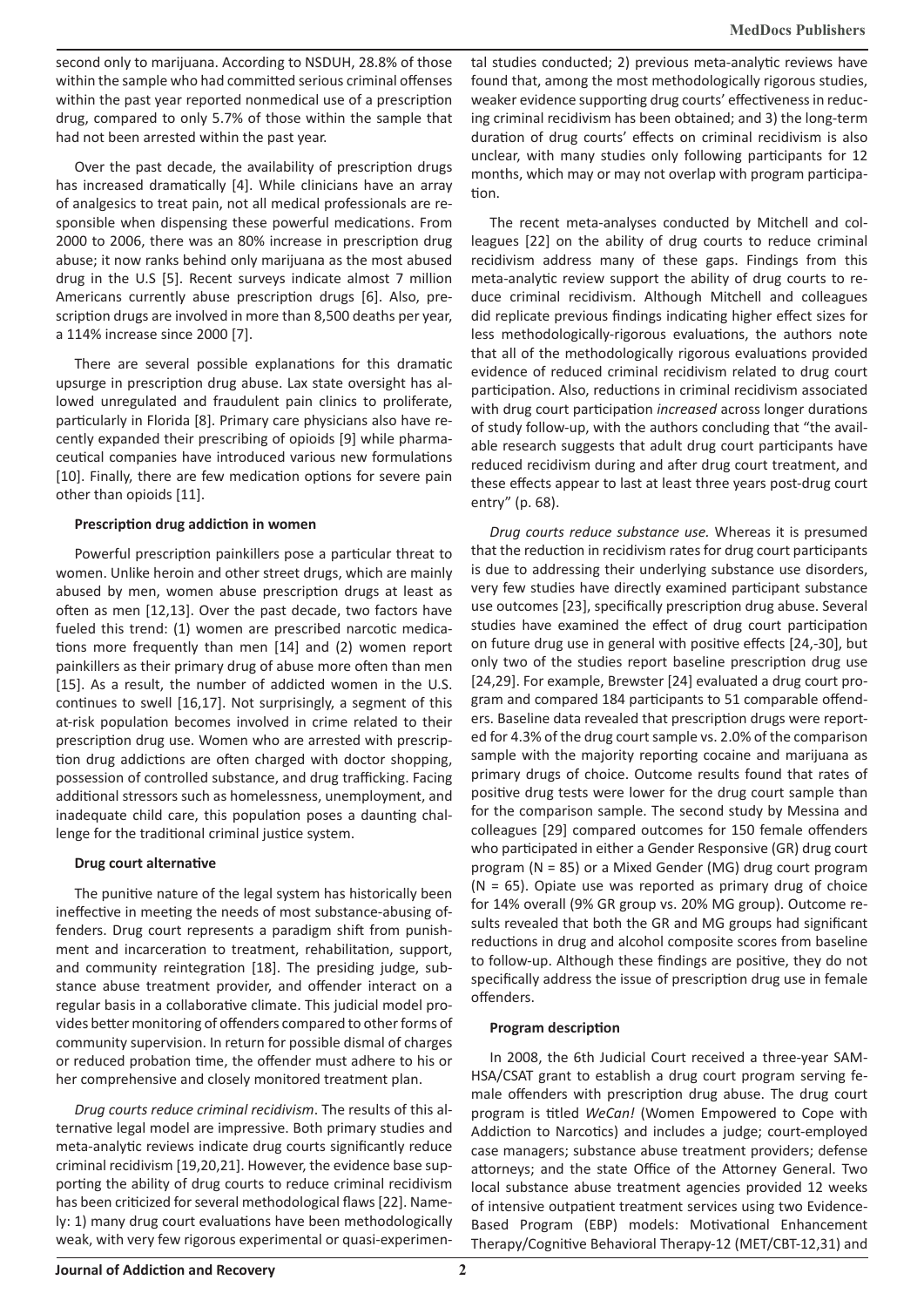Seeking Safety [32]. All *WeCan!* participants received both EBP treatments regardless of which agency provided the treatment. The focus of MET/CBT-12 is to teach participants how to function without drugs, avoid situations that lead to drug use, and sensibly respond to relapses. Seeking Safety is a curriculum for participants with a history of trauma and substance abuse and focuses on coping skills and psychoeducation.

Aside from attending intensive outpatient addictions treatment, all *WeCan!* participants were required to attend monthly judicial reviews, weekly AA/NA groups, and were also subjected to one to two random drug screens per week. Although most participants completed the treatment component within three months, most remain in drug court for judicial reviews up to one year. Program eligibility criteria included: (1) prescription drug-related charges, (2) no history of violent criminal offenses, (3) no diagnosis of severe mental illness, (4) no alleged sexual perpetration, and (5) willingness to participate in drug court treatment.

#### **Current study**

The current study examined preliminary treatment progress of female drug court participants struggling with prescription drug addiction. Specifically, this study utilized a 12-month longitudinal design to evaluate the following hypotheses: (1) Participants will reduce substance use from baseline to 12-month follow-up, (2) Participants will reduce criminal justice involvement from one year prior to *WeCan!* program enrollment to one year following *WeCan!* program enrollment, (3) Participants will increase motivation and readiness to change from baseline to 12 month follow-up, and (4) Participants will increase their therapeutic alliance with counselor at 12-month follow-up. Findings reported in this study are unique in that the *WeCan!* drug court program provided gender-specific treatment services exclusively for women struggling with prescription drug abuse issues.

#### **Method**

#### **Procedure**

This study was approved by the institutional review board at the University of South Florida. Baseline and 12-month followup data were gathered from female offenders participating in the *WeCan!* drug court treatment program. Upon admission, participants completed a comprehensive intake interview that included several standardized measures. Participants then completed a follow-up interview 12-months following their entry to the *WeCan!* program. The 12-month follow-up interview included the standardized measures completed at baseline in addition to a questionnaire assessing client-therapist rapport. Interviews lasted approximately 90 minutes and were conducted in private.

#### **Measures**

*Global Appraisal of Individual Needs* [33]. The GAIN consists of eight core sections designed to record participant demographic and clinical characteristics. Participants completed the GAIN measure at baseline and at the 12-month follow-up interview in order to assess change over time.

The *GAIN Traumatic Stress Scale* (TSS*)* was used to measure participant past-year symptoms of traumatic experiences at baseline. The TSS is based on the Civilian Mississippi Scale for PTSD and contains 13 items producing a count of symptoms or memories occurring in the past year related to participant trauma or other disorders of extreme stress [34]. In the current study, participant scores at baseline produced a reliability coefficient of 0.89. Given the different period of time assessed at the 12-month follow-up assessment (i.e., past 90 days versus past year), only baseline data for the TSS are presented.

The *GAIN Past 90 Day Substance Use* scale was used to measure changes in participant self-reported substance use from baseline to 12-month follow-up.

*Criminal justice involvement***.** Information on participants' arrest history was collected from an online database of legal charges in Pinellas County for the 12-month period prior to baseline and the 12-month period following baseline. Arrest charges were categorized as: (1) possession charges, (2) DUI charges, (3) prescription charges, (4) doctor shopping charges, (5) trafficking charges, (6) property charges, (7) violent charges, and (8) other charges. "Other charges" were less commonly observed and included general criminal justice offenses such as violation of probation, failure to appear, and traffic violations.

*Circumstances, Motivation, and Readiness* [35]. The CMR is an 18-item instrument designed to (1) measure motivation and readiness for treatment and (2) predict retention in substance abuse treatment. Responses to each item are rated on a Likert scale ranging from (1) *Strongly Agree* to (5) *Strongly Disagree*. We utilized the instrument's *Total* score as well as the *Motivation* scale which assessed the internal recognition of the need to change. Prior research produced scores with internal consistencies of .60-.81 for each CMR subscale [36]. In the current study, participant scores at baseline produced Cronbach's alpha reliability coefficients of .91 (*Motivation*) and. 84 (*Total* score).

*Working Alliance Inventory* [37]. The WAI is 12-item instrument that assesses participants' perspectives on the therapeutic rapport between participants and service providers. Each item is rated on a 7-point Likert response scale. The WAI contains three subscales measuring (1) the therapeutic bond, (2) client-provider agreement on therapeutic tasks, and (3) clientprovider agreement on therapeutic goals. There is also a composite scale measuring overall working alliance. The instrument has been shown to produce reliable scores [38]. Meta-analytic studies of the WAI consistently document the relationship between a strong working alliance and positive client outcomes [39,40]. In the current study, the instrument was administered at the 12-month follow-up interview. Participant scores produced Cronbach's alpha reliability coefficients of .74-.92 on the three subscales and .95 for the overall working alliance.

#### **Analyses**

Simple descriptive statistics were used to depict participant demographic characteristics, past-year symptoms of traumatic experiences, and their working relationship with their counselor. Mc Nemar chi-square analyses were used to detect changes over time in dichotomous variables related to criminal justice involvement and abstinence from alcohol and drugs. Dependent t-tests were used to detect changes over time for continuous variables related to substance use, criminal justice involvement, and treatment motivation. Cronbach's alpha coefficients were computed to gauge the internal consistency of the standardized measures. Given the large number of comparisons, Bonferroni family-wise corrections were undertaken to control for Type I error inflation. All tests were two-tailed.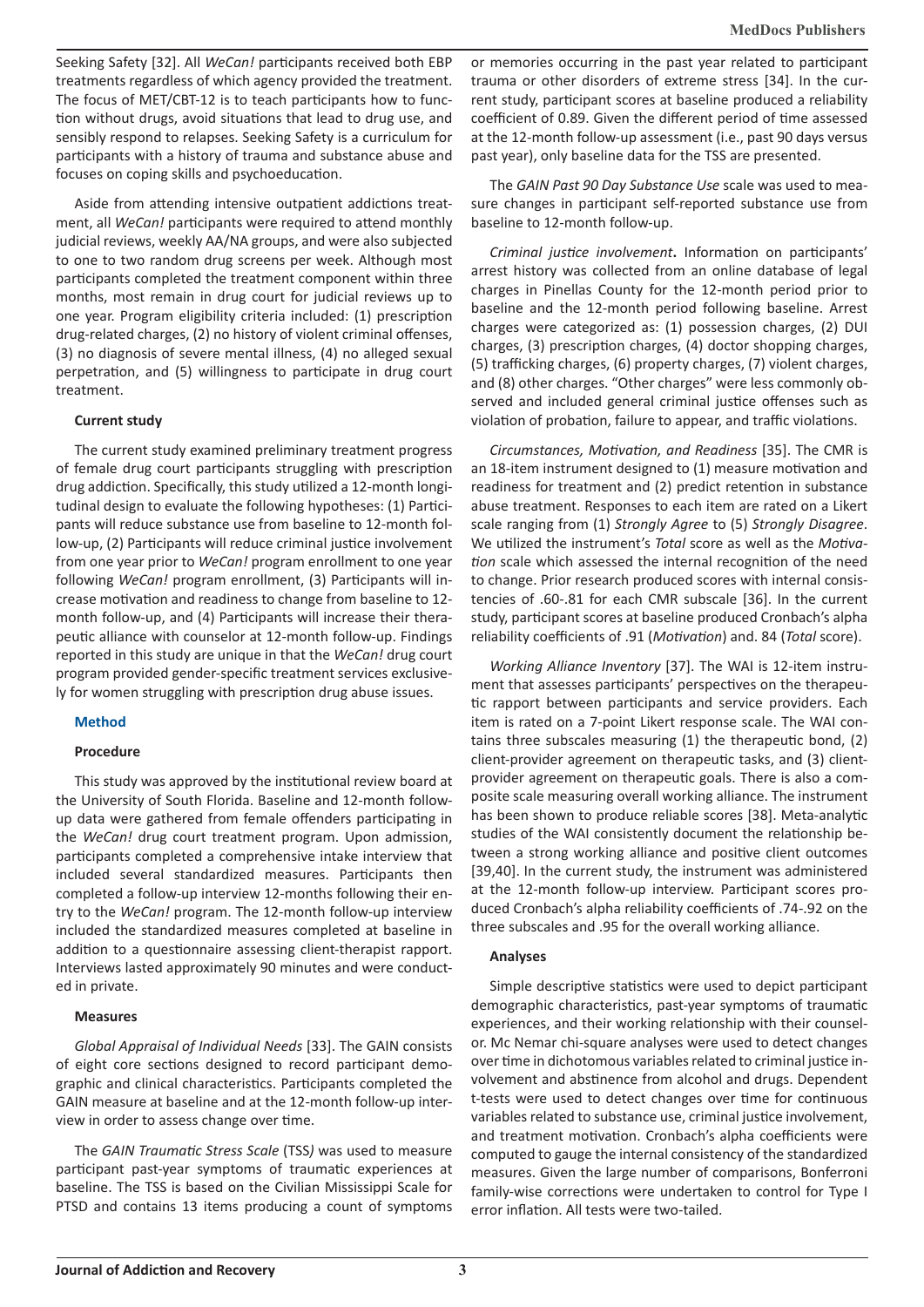#### **Results**

#### **Participants**

Baseline information was collected from the first 159 female offenders who participated in the *WeCan!* program. Of these, 102 participants (64.2% of the total sample) also completed measures at 12-month follow-up. To ensure the representativeness of the follow-up sample, analyses were performed using Bonferroni family-wise corrections to examine potential baseline demographic and clinical differences between those completing only the baseline interview and those completing both the baseline and follow-up interviews. No significant differences emerged. In the absence of any significant differences, further analyses were restricted to the sample completing measures at both time points.

As can be seen in Table 1, the average age for participants was 30.7 years, ranging from 18 to 57. The majority of participants were Caucasian (98%) with 6.9% reporting Hispanic ethnicity. The majority (79.4%) had finished high school, with 43.1% reporting coursework beyond high school. Almost all (91.2%) were in a stable housing situation at baseline. Of those housed, 41.2% reported living in a home or apartment they owned or rented; 50% reported living in someone else's residence. Nearly half of participants (48.1%) were employed at least part-time at baseline. Average monthly income for participants was \$887 (*SD* = \$877).

| Characteristic                            | n              | % or Mean (SD)   |  |
|-------------------------------------------|----------------|------------------|--|
| Age (years)                               |                | 30.7 years (9.5) |  |
| Race                                      |                |                  |  |
| Caucasian                                 | 97             | 98.0             |  |
| African-American                          | $\mathbf{1}$   | 1.0              |  |
| Native Hawaiian                           | $\mathbf{1}$   | 1.0              |  |
| Ethnicity                                 |                |                  |  |
| Hispanic/Latino                           | 7              | 6.9              |  |
| Education (years)                         | L,             | 12.9(2.3)        |  |
| Less than high school diploma             | 21             | 20.6             |  |
| High school diploma                       | 37             | 36.3             |  |
| Some college                              | 30             | 29.4             |  |
| College diploma (Bachelor's or<br>higher) | $\overline{2}$ | 2.0              |  |
| Vocational technical, no diploma          | $\mathbf{1}$   | 1.0              |  |
| Vocational technical diploma              | 11             | 10.8             |  |
| Housing status                            |                |                  |  |
| Someone else's apartment                  | 51             | 50.0             |  |
| Own/rent apartment                        | 42             | 41.2             |  |
| Institution                               | 6              | 5.9              |  |
| Other housed                              | 3              | 3.1              |  |
| <b>Employment status</b>                  |                |                  |  |
| Full-time (35 + hours a week)             | 32             | 31.4             |  |
| Part-time                                 | 17             | 16.7             |  |
| Unemployed, looking for work              | 40             | 39.2             |  |
| Unemployed, disabled                      | 4              | 3.9              |  |
| Unemployed, not looking for work          | 9              | 8.8              |  |

| Characteristic     | n | % or Mean (SD) |
|--------------------|---|----------------|
| Past 90 day Income |   | \$887 (\$877)  |
| <b>Wages</b>       |   | \$526 (\$778)  |
| Public assistance  |   | \$112 (\$225)  |
| Disability         |   | \$25 (\$147)   |
| Family/friends     |   | \$119 (\$251)  |
| Retirement         |   | \$20 (\$199)   |
| Other              |   | \$28 (\$146)   |
| Pregnant           | 2 | 2.0            |

#### **Participant past-year symptoms of traumatic experiences**

Table 2 presents participants' self-reported past year symptoms of traumatic experiences. Of the thirteen indices of pastyear symptoms of traumatic experiences measured by the *Traumatic Stress Scale,* participants reported experiencing an average of 2.5 symptoms, although there was a great deal of variability in the number of traumatic symptoms experienced by participants (*SD* = 3.2). Participants most commonly reported: 1) when something reminded them of the past, that they became distressed or upset (38.6%); 2) they felt guilty about things that happened because they felt like they should have done something to prevent them (36.6%); 3) they sometimes used alcohol or other drugs to help themselves sleep or forget about things that happened in the past (28.4%); 4) they had nightmares about things in their past that really happened (25.7%); and 5) they had a hard time expressing their feelings, even to people they cared about (24.8%). Just over a fifth of participants (21.8%) reported having any of the thirteen indices of past-year traumatic symptoms for three or more months.

**Table 2:** Participant past-year symptoms of traumatic experiences (n = 102)

| <b>GAIN Traumatic Stress Scale Items</b>                                                                             | n              | $%$ or<br>M(SD) |
|----------------------------------------------------------------------------------------------------------------------|----------------|-----------------|
| Participant past-year symptoms of traumatic experiences                                                              |                |                 |
| When something reminds you of the past, you became dis-<br>tressed or upset                                          | 39             | 38.6            |
| You felt guilty about things that happened because you felt<br>like youshould have done something to prevent them    | 37             | 36.6            |
| Sometimes you used alcohol or other drugs to help yourself<br>sleep or forget about things that happened in the past | 29             | 28.4            |
| You had nightmares about things in your past that really<br>happened                                                 | 26             | 25.7            |
| You had a hard time expressing your feelings, even to the<br>people you cared about                                  | 25             | 24.8            |
| Your dreams at night were so real that you awoke in a cold<br>sweat and forced yourself to stay awake                | 19             | 18.8            |
| You lost your cool and exploded over minor, everyday<br>things                                                       | 16             | 12.7            |
| It seemed as if you have no feelings                                                                                 | 11             | 10.9            |
| You were frightened by your urges                                                                                    | 9              | 8.9             |
| You felt like you could not go on                                                                                    | 7              | 6.9             |
| You were afraid to go to sleep at night                                                                              | $\overline{7}$ | 6.9             |
| When you thought of things you had done, you wish you<br>were dead                                                   | $\mathbf{1}$   | 1.0             |
| Had any of the above problems for three or more months                                                               | 22             | 21.8            |
| Average number of TSS symptoms                                                                                       |                | 2.5(3.2)        |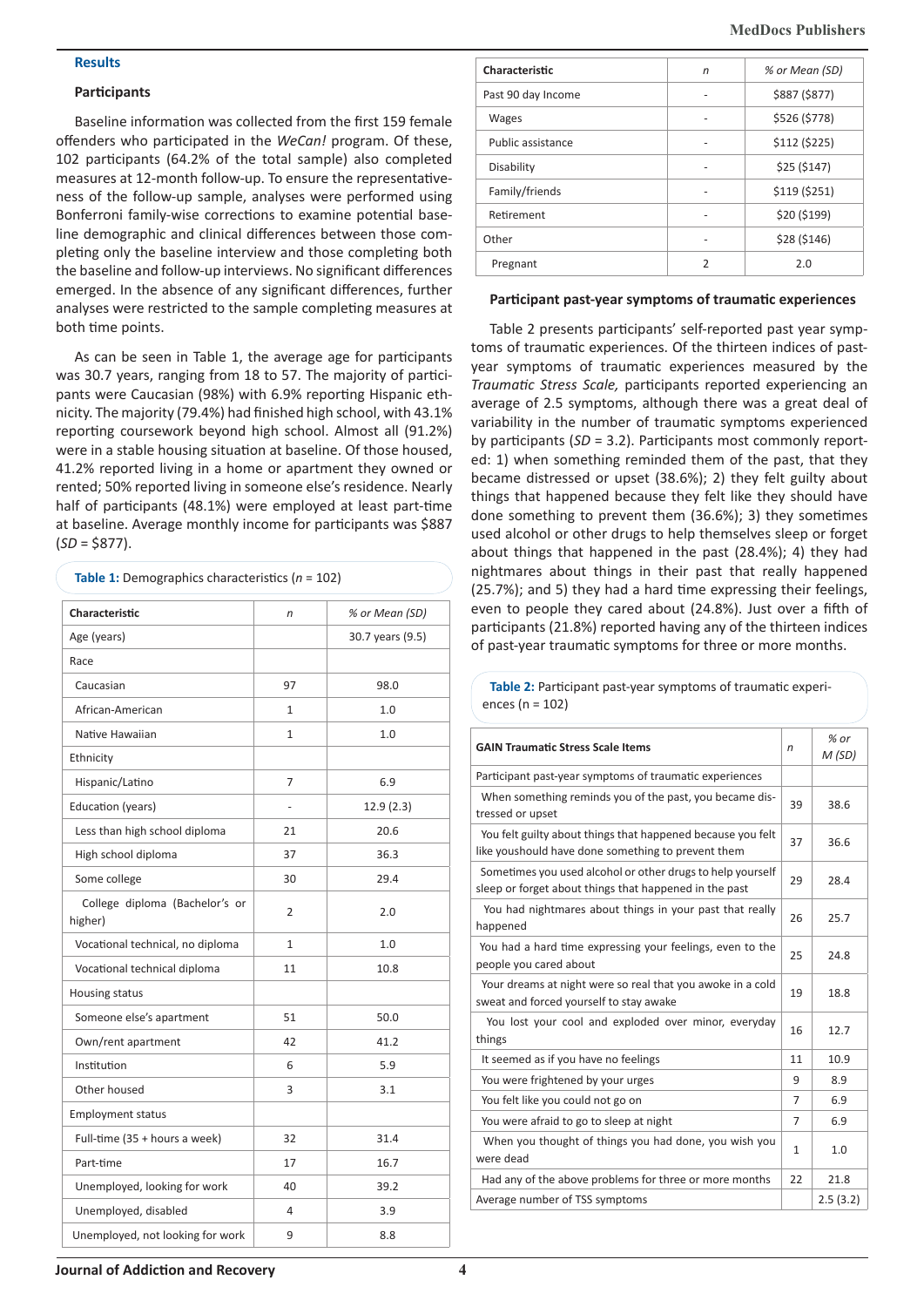#### **Participant criminal justice involvement 12-months before and after program enrollment**

Arrest data were available for all but one participant in the study sample. Additionally, two participants experienced their index offense more than 12-months before program enrollment. Criminal justice findings were re-analyzed excluding these cases with similar results obtained; however, the average number of charges experienced by participants in the 12-months prior to baseline increased due to absence of those cases with no charges for this time period. Further, it should also be noted that arrests which occurred during the *WeCan!* program did not result in termination from the program.

As can be seen in Table 3, a significantly smaller proportion of participants experienced an arrest and associated criminal charge(s) in the 12-months following *WeCan!* program entry (43.6%) compared to the 12-months prior to program entry (98.0%),  $\chi^2$  (1) = 51.16,  $p < .001$ . It should be noted the number of charges exceed the number of arrests due to the fact that an individual may have multiple charges during one arrest incident. There was a significant difference in the number of arrests, *t* (100) = 5.51, *p <* .001, experienced by participants in the

12-months after program entry (*M* = .70, *SD* = 1.0) compared to the 12-months prior to program entry  $(M = 1.3, SD = 0.7)$ . Participants also had a significantly lower average number of charges over time,  $t(100) = 4.68$ ,  $p < .001$ , experienced by participants at 12-months after program entry (*M* = 1.5, *SD* = 3.0) compared to 12-months prior to program entry (*M* = 3.3, *SD* = 2.7).

Most participants (67.3%) had a prior arrest for possession charges compared to only 19.8% 12-months after program entry,  $\chi^2$  (1) = 42.48,  $p < .001$ . There were several additional statistically significant reductions in other types of charges in the 12-months including: prescription fraud charges,  $χ²(1) = 5.79$ ,  $p$ = .016; DUI charges,  $\chi^2$  (1) = 9.10, *p* = .003; trafficking charges,  $\chi^2$  $(1) = 4.90$ ,  $p = .028$ ; and doctor shopping charges,  $\chi^2$  (1) = 8.10, *p* = .004. Other decreases in the number of charges incurred by participants observed included the average number of possession charges, *t* (99) = 4.39, *p <* .001; prescription fraud charges, *t* (100) = 2.88, *p* = .005; DUI charges, *t* (100) = 3.30, *p =* .001; doctor shopping charges, *t* (100) = 2.66, *p =* .005; and property charges, *t* (100) = 2.23, *p* = .028.

|                            | Participants with arrest history data  |          |                                           |                |      |                           |         |  |  |
|----------------------------|----------------------------------------|----------|-------------------------------------------|----------------|------|---------------------------|---------|--|--|
|                            | 12-months before program<br>enrollment |          | 12-months following program<br>enrollment |                |      | Significance <sup>1</sup> |         |  |  |
|                            | $n^a$                                  | $\%$     | $M(SD)^b$                                 | $n^a$          | %    | $M(SD)^b$                 |         |  |  |
| <b>Total arrests</b>       | 99                                     | $98.0^2$ |                                           | 44             | 43.6 |                           | $-.001$ |  |  |
|                            |                                        |          | 1.3(0.7)                                  |                |      | 0.7(1.0)                  | < .001  |  |  |
| <b>Total charges</b>       | 99                                     | 98.0     |                                           | 44             | 43.6 |                           | $-.001$ |  |  |
|                            |                                        |          | 3.3(2.7)                                  |                |      | 1.5(3.0)                  | $-.001$ |  |  |
| Possession charges         | 68                                     | 67.3     |                                           | 20             | 19.8 |                           | < .001  |  |  |
|                            |                                        |          | 3.3(2.7)                                  |                |      | 0.6(1.6)                  | $-.001$ |  |  |
| Prescription fraud charges | 16                                     | 15.8     |                                           | 6              | 5.9  |                           | .016    |  |  |
|                            |                                        |          | 0.3(0.8)                                  |                |      | 0.1(0.3)                  | .009    |  |  |
| <b>DUI charges</b>         | 13                                     | 12.9     |                                           | $\overline{2}$ | 2.0  |                           | .003    |  |  |
|                            |                                        |          | 1.4(1.5)                                  |                |      | 0.0(0.2)                  | .001    |  |  |
| Doctor shopping charges    | 11                                     | 10.9     |                                           | $\mathbf{1}$   | 1.0  |                           | .004    |  |  |
|                            |                                        |          | 0.4(1.5)                                  |                |      | 0.0(0.1)                  | .005    |  |  |
| Trafficking charges        | 13                                     | 12.9     |                                           | $\mathbf{1}$   | 1.0  |                           | .003    |  |  |
|                            |                                        |          | 0.2(0.7)                                  |                |      | 1.0(0.6)                  | .128    |  |  |
| Property charges           | 16                                     | 15.8     |                                           | 8              | 7.9  |                           | .080    |  |  |
|                            |                                        |          | 0.2(0.6)                                  |                |      | 0.1(0.4)                  | .028    |  |  |
| Violent charges            | $\overline{7}$                         | 7.1      |                                           | $\mathbf{1}$   | 1.0  |                           | .077    |  |  |
|                            |                                        |          | 0.1(0.5)                                  |                |      | 0.0(0.1)                  | .060    |  |  |
| "Other" charges            | 22                                     | 22.0     |                                           | 23             | 23.0 |                           | .999    |  |  |
|                            |                                        |          | 0.4(1.1)                                  |                |      | 0.6(1.7)                  | .264    |  |  |

**Table 3:** Participant criminal justice involvement 12-months before and 12-months following program enrollment (*n* = 102)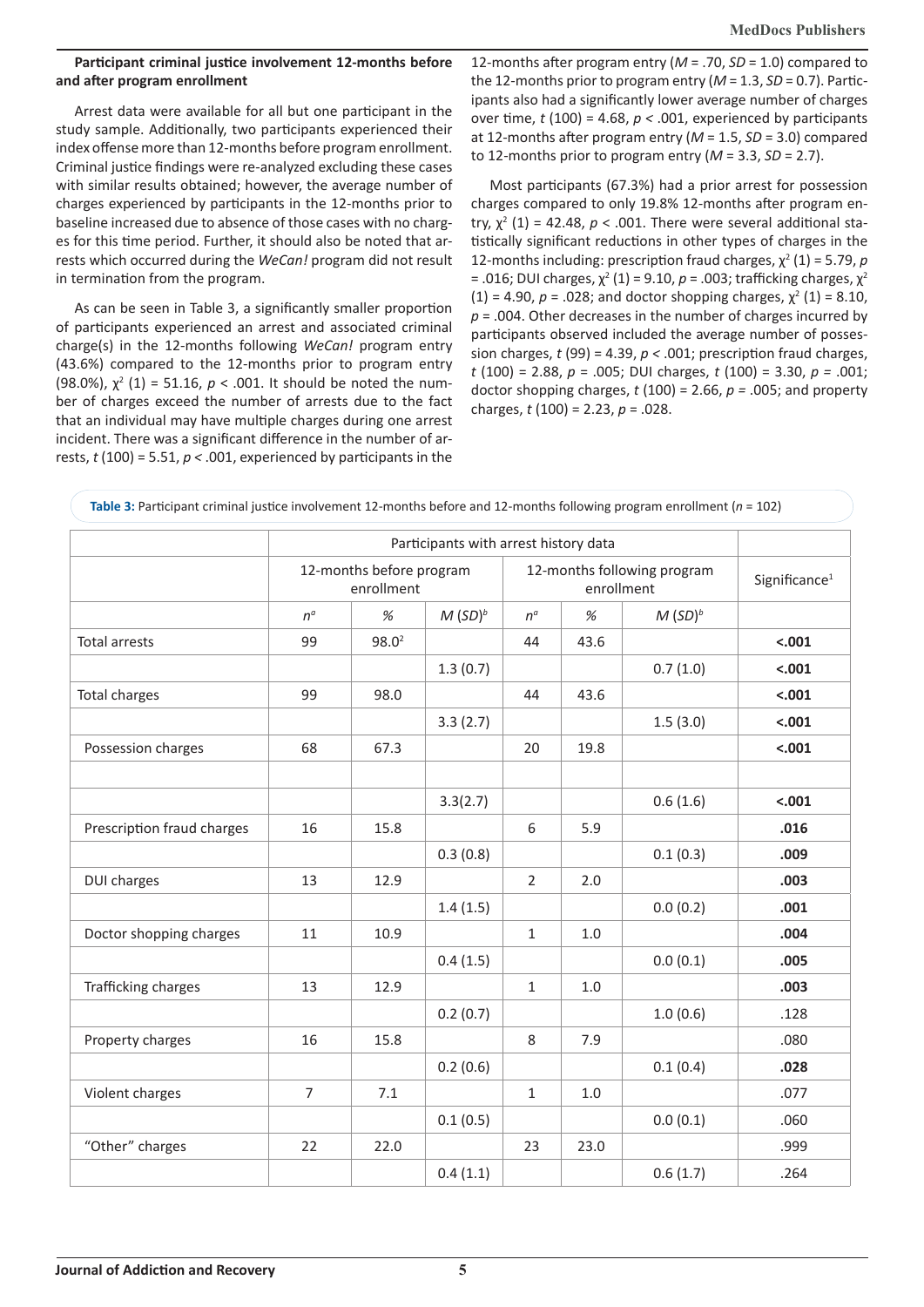*Note*: Some missing data; valid percentages displayed.

1. A Bonferroni family-wise correction was made to control for likelihood of Type I error inflation. Specifically, the significance level for main study hypotheses related to proportion of participants experiencing any arrest and any charge as well as total number of arrests and total number of charges over time was adjusted to *p* = .0125 (.05 / 4 tests). No Bonferroni family-wise corrections were made for subsequent exploratory analyses related to likelihood as well as total number of specific charges incurred by participants over time; subsequent exploratory analyses were evaluated at *p* < .05. Significant p-values are bolded.

2. Arrest data were accessible for all but one participant whose case was closed. It should be noted that some participants' (*n* = 2) original offense(s) that brought them into drug court occurred more than 12-months before their entry into the Program; hence that information was not captured in this study's arrest data

*a.*Percentages represent the percent of participants with one or more of the arrests/charges indicated.

*b*. Measures of central tendency are based on the average number of arrests/charges experienced by the sample.

#### **Participant substance use in past 90 days**

Table 4 presents information of participants' self-reported substance use. *WeCan!* participants reported significant reductions in alcohol and illicit drug use from baseline to 12-month follow-up. At baseline, 60.8% of participants reported alcohol use within the past 90 days; 12-months later only 15.7% did (χ<sup>2</sup> [1] = 37.50, *p <*.001). At baseline, 79.4% of participants reported illicit drug use within the past 90 days; 12-months later only 18.6% did  $(\chi^2 \left[1\right] = 60.02, p < .001)$ . Specifically, 38.2% of participants reported marijuana use within the past 90 days at baseline vs. only 2.0% at 12-month follow-up  $(\chi^2 \text{ [1]} = 35.03,$ *p <*.001). In terms of prescription drug use, 46.1% of participants reported use at baseline; 12-months later only 6.9% ( $\chi^2$ [1] = 38.03, *p <*.001). Specifically, 38.2% of participants reported painkiller/opiate use within the past 90 days at baseline vs. only 5.9% at 12-month follow-up ( $\chi^2$  [1] = 31.03, *p* <.001). Additionally, 27.5% of participants reported anti-anxiety/tranquilizer use within the past 90 days at baseline vs. only 3.9% at 12-month follow-up  $(\chi^2 \left[1\right] = 18.89, p < .001)$ . There also were significant reductions for alcohol (*t* [100] = 4.17, *p*< .001),marijuana (*t* [100 = 3.84, *p*< .001), painkillers/opiates (*t* [100] = 3.94, *p*< .001), and anti-anxiety/tranquilizers (*t* [101] = 2.92, *p* = .004).

|                                             | <b>Baseline</b> |             |                | 12-month    | Significance <sup>1</sup> |
|---------------------------------------------|-----------------|-------------|----------------|-------------|---------------------------|
|                                             | $\sqrt{n}$      | % or M (SD) | $\sqrt{n}$     | % or M (SD) |                           |
| Percent of participants using past 90 days: |                 |             |                |             |                           |
| Alcohol                                     | 62              | 60.8        | 16             | 15.7        | $-.001$                   |
| Illicit drugs                               | 81              | 79.4        | 19             | 18.6        | $-.001$                   |
| Marijuana                                   | 39              | 38.2        | $\overline{2}$ | 2.0         | $-.001$                   |
| Crack                                       | 6               | 5.9         | 3              | 2.9         | .371                      |
| Cocaine                                     | 6               | 5.9         | 3              | 2.9         | .505                      |
| Heroin                                      | $\overline{2}$  | 2.0         | $\mathbf 0$    | 0.0         | $\mathsf{a}$              |
| Prescription drugs                          | 47              | 46.1        | $\overline{7}$ | 6.9         | $-.001$                   |
| Pain killers, opiates                       | 39              | 38.2        | 6              | 5.9         | $-.001$                   |
| Anti-anxiety, tranquilizers                 | 28              | 27.5        | 4              | 3.9         | $-.001$                   |
| Downers, sedatives                          | $\overline{2}$  | 2.0         | $\mathbf{1}$   | 1.0         | .999                      |
| Number of days in past 90 using:            |                 |             |                |             |                           |
| Alcohol                                     |                 | 7.0(14.4)   |                | 0.9(3.3)    | $-.001$                   |
| Illicit drugs <sup>2</sup>                  |                 |             |                |             |                           |
| Marijuana                                   |                 | 6.2(16.4)   |                | 0.3(3.0)    | $-.001$                   |
| Crack                                       |                 | 0.6(3.3)    |                | 0.1(0.5)    | .119                      |
| Cocaine                                     |                 | 0.2(1.2)    |                | 0.1(0.5)    | .368                      |
| Heroin                                      |                 | 0.5(4.5)    |                | 0.0(0.0)    | .289                      |
| Prescription drugs <sup>2</sup>             |                 |             |                |             |                           |
| Pain killers, opiates                       |                 | 10.9(23.9)  |                | 2.0(9.9)    | $-.001$                   |
| Anti-anxiety, tranquilizers                 |                 | 3.4(11.2)   |                | 0.3(2.0)    | .004                      |
| Downers, sedatives                          |                 | 0.1(1.0)    |                | 0.1(1.4)    | .909                      |

*Note*: Some missing data; valid percentages displayed.

1. Two Bonferroni family-wise corrections were made to control for likelihood of Type I error inflation, separated by type of analyses (percentage of participants using specific substances in the past 90 days; number of days participants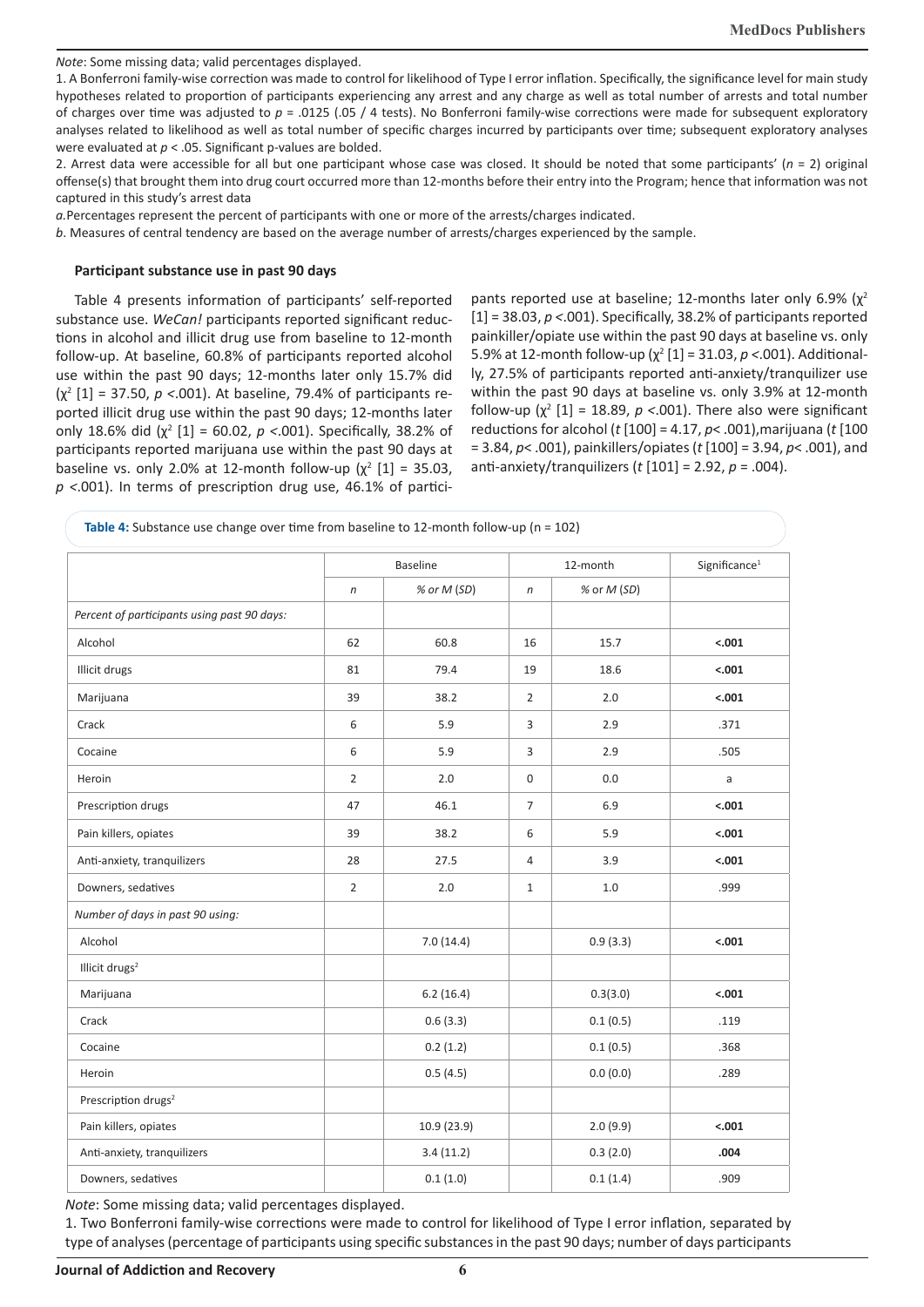reported using specific substances in the past 90 days). Specifically, the significance level related to the proportion of participants using specific substances was adjusted to *p* = .005 (.05 / 10 tests); the significance level related to the number of days participants reported using specific substances was adjusted to *p* = .00625 (.05 / 8 tests). P-values for significant tests are bolded.

2. It was not possible to create a composite variable regarding the number of days participants reported any type of drug use in the past 90 days.

a. Could not be computed as one variable was a constant

#### **Participant circumstances, motivations, and readiness (CMR)**

As seen in Table 5, participants reported significantly increased motivation at 12-month follow-up (*M =* 22.9 [*SD* = 5.6]) than at baseline (*M* = 16.2 [*SD* = 6.8]), *t* (66) = -6.22, *p*< .001. Participants also reported significantly higher total scores on the CMR from baseline ( $M = 54.0$ ,  $SD = 13.8$ ) to 12-month follow-up (*M* = 70.5, *SD* = 23.9), *t* (63) = -4.60, *p*< .001.

**Table 5:** Participant scores on the Circumstances, Motivation, Readiness (CMR) scale from baseline to 12 month follow-up ( $n = 102$ )

|                                            | <b>Baseline</b> | 12-month   | Significance <sup>1</sup> |
|--------------------------------------------|-----------------|------------|---------------------------|
|                                            | M(SD)           | M(SD)      |                           |
| Motivation                                 |                 |            |                           |
| Internal recognition of the need to change | 16.2(6.8)       | 22.9(5.6)  | $-.001$                   |
| Total score                                | 54.0 (13.8)     | 70.5(23.9) | $-.001$                   |

*Note*: Some missing data; valid percentages displayed. Analyses are restricted to only the CMR subscale Motivation as well as the CMR Total Score scale given the poor reliability of scores produced for other CMR subscales (i.e., Circumstances 1, Circumstances 2, and Readiness for Treatment).

1. A Bonferroni family-wise correction was made to control for likelihood of Type I error inflation. Specifically, the significance level was adjusted to *p* = .025 (.05 / 2 tests). P-values for significant tests are bolded.

## **Participant ratings of therapeutic alliance**

In conjunction with these findings, participants reported strong relationships with their court-appointed counselors. Participants reported positive working relationships regarding treatment task (*M* = 23.1 [*SD* = 4.9]), bond with their counselor (*M* = 22.8 [*SD* = 6.5]), treatment goals (*M* = 22.3 [*SD* = 4.9]), and overall working alliance with their counselor (*M* = 68.2 [*SD* = 15.5]).

#### **Discussion**

This 12-month evaluation study of a therapeutic drug court tailored for female offenders with prescription drug abuse issues examined participant self-reported substance use and symptoms of traumatic experiences, criminal justice involvement, motivation and readiness to change, and therapeutic alliance. Results of this study supported the appropriateness of the treatment modality employed to address participant substance use. Specifically, the *WeCan!* program incorporated a treatment modality specifically tailored to deal with the relationship between substance abuse and trauma symptoms [32]. At baseline, participants reported high levels of self-reported past-year trauma symptoms and endorsed several items including using alcohol or drugs as a coping strategy. These results support the need for targeted interventions to provide trauma-informed care for substance use disorders.

*WeCan!* participants significantly reduced their criminal justice involvement over the course of their first year of participation when compared to the year prior to their *WeCan!* involvement. There was a significant decrease in the total number of participant arrests that occurred in the 12-months before program entry compared to 12-months after program enrollment. In the 12-months prior to program entry, the most common arrest charge incurred by participants was drug possession. However, only a small percentage of participants had possession charges 12-months after program enrollment. Additionally, participants also had significant reductions in DUI, prescription fraud charges, doctor shopping, and trafficking charges. Results from this study documenting reduced criminal behavior for *We-Can!* participants are consistent with the large body of literature supporting the ability of drug courts to reduce participant criminal recidivism [22].

*WeCan!* participants also significantly reduced their levels of self-reported substance use across the 12-months after their program entry. This is impressive considering the length of treatment is approximately three to four months and reductions in alcohol and drug use decreased significantly at 12-month follow-up. This improvement included the substances most commonly abused by participants in the past: alcohol, marijuana, and prescription painkillers. This study adds to the small but growing body of literature supporting the ability of drug courts to reduce participant substance use.

Participants reported significantly increased motivation or internal recognition of the need to change at 12-month followup. Additionally, most participants were pleased with the therapeutic bond developed with program staff. They felt there was a shared client-counselor vision regarding therapeutic tasks and goals. These findings are particularly impressive given the potential for coercive relationships when engaged in the judicial system and support the professionalism of treatment providers.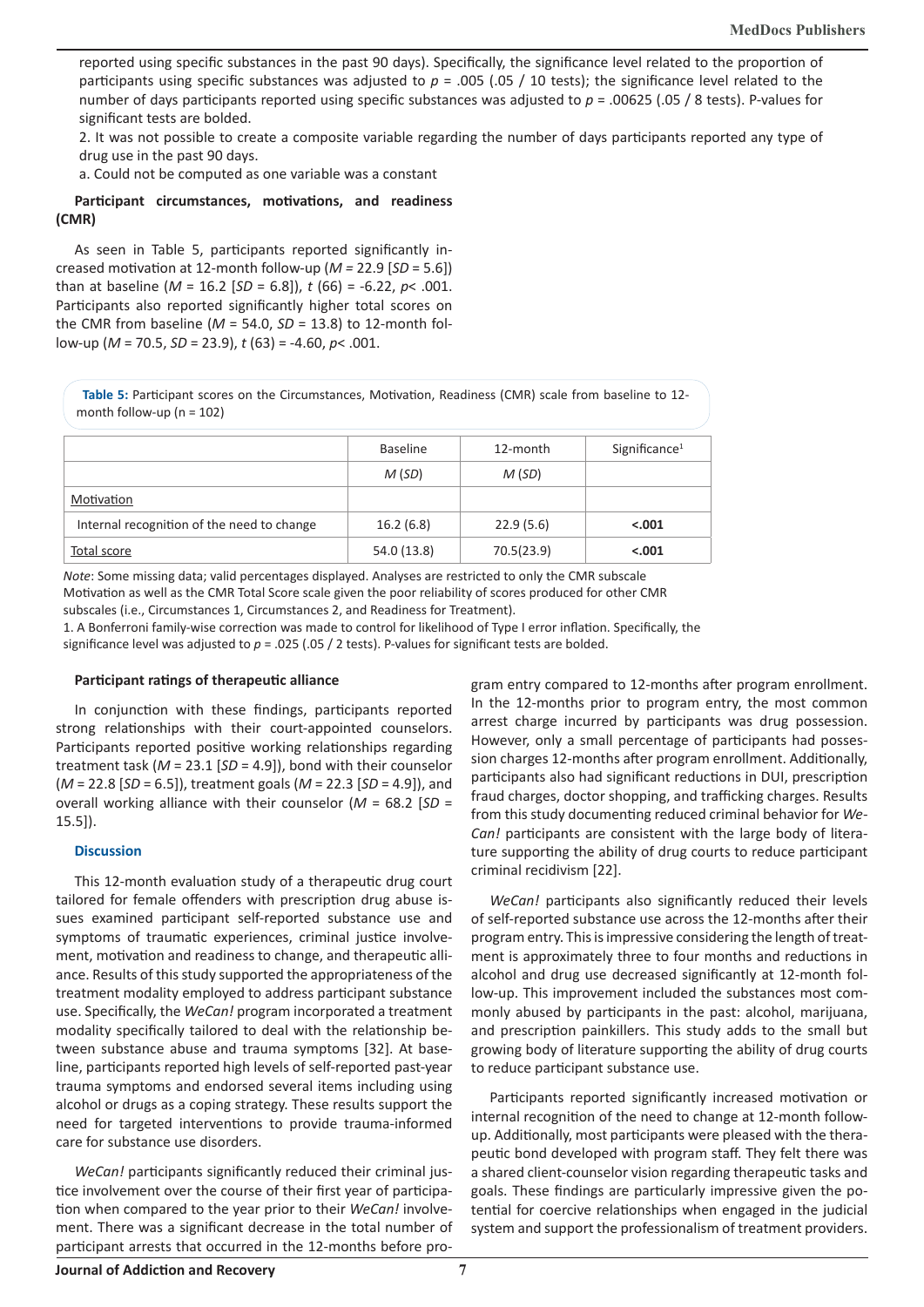It is likely that high participant motivation, strong working alliances, and a positive therapeutic environment all contributed to reduced substance use over the course of the study period.

#### **Limitations**

Conclusions based on this program evaluation are restricted by the use of a pretest-posttest study design without a comparison group. Another limiting factor is the reliance on unverifiable, self-report data related to past substance use. This limitation is further compounded by the serious legal ramifications for non-compliance (e.g., self-reported drug use) faced by drug court participants. Finally, it is impossible to determine the long-term outcomes for *WeCan!* participants based on this study's 12-month follow-up. Future research should follow offenders for several years after program graduation.

#### **Conclusions**

Study findings suggest that the *WeCan!* program is meeting programmatic goals for its target population of female offenders with prescription drug abuse issue. Increasing numbers of female offenders abusing prescription painkillers are burdening an already overtaxed legal system. Innovative programs like *WeCan!* offer a fundamentally different way of dealing with a problem that threatens the public health of many communities across the United States, especially in Florida. The significant reductions in substance use and criminal justice involvement suggest this type of program should be of particular interest to policymakers in these difficult economic and social times. Assuming future research replicates the positive findings of this study, specialized drug courts could help reshape the judicial system in the coming decades. While the cost of quality substance abuse treatment is high, the costs of ongoing addiction, incarceration, and criminal recidivism are much higher—both in dollars spent and lives lost.

#### **References**

- 1. National Institute of Justice. 2000 Arrestee Drug Abuse Monitoring: Annual Report. Washington, D.C: U.S. Department of Justice. 2003.
- 2. Supreme Court Task Force on Treatment-Based Drug Courts . Report on Florida's Drug Courts. Tallahassee, FL: Office of the State Courts Administration/Office of Court Improvement. 2004.
- 3. Office of Applied Studies, SAMHSA. Results from the 2004 National Survey on Drug Use and Health. 2005.
- 4. Volkow ND. Scientific Research on Prescription Drug Abuse Judiciary Committee. Subcommittee on Crime and Drugs, US Senate. 2008.
- 5. Office of National Drug Control Policy. (ONDCP). Prescription Drugs Facts & Figures. 2008.
- 6. Substance Abuse Mental Health Services Administration (SAMHSA ). Results from the 2011 National Survey on Drug Use and Health: Summary of National Findings, NS-DUH Series H-44. 2012.
- 7. Office of National Drug Control Policy (ONDCP). Prescription Opioid-related Deaths Increased 114 Percent from 2001 to 2005. 2009.
- 8. Wisniewski AM, Purdy CH, Blondell RD. The epidemiologic association between opioid prescribing, non-medical use,

and emergency department visits. J Addict Disord. 2008; 27: 1–11.

- 9. Reid MC, Engles-Horton LL, Weber MB, Kerns RD, Rogers, EL, et al. Use of opioid medications for chronic non cancer pain syndromes in primary care, J Gen Intern Med. 2006; 17: 173–179.
- 10. Goodman FD, Glassman P. Evaluating potentially aberrant outpatient prescriptions for extended-release oxycodone. American Journal of Health-System Pharmacy. 2005; 62: 2604-2608.
- 11. Brands B, Blakea J, Sproula B, Gourlaya D, Bustoa U. Prescription opioid abuse in patients presenting for methadone maintenance treatment. Drug and Alcohol Dependence. 2004; 73: 199-207.
- 12. Kelly JP, Cook SF, Kaufman DW, Anderson T, Rosenberg L, Mitchell AA. Prevalence and characteristics of opioid use in the US adult population. Pain. 2008; 138: 507–513.
- 13. Simoni-Wastila L. Ritter G, Strickler G. Gender and other factors associated with the nonmedical use of abusable prescription drugs. Substance Use and Misuse. 2004; 39: 1-23.
- 14. Isacson D, Bingefors K. Epidemiology of analgesic use: a gender perspective. European J Anesthesiol. 2012; 19: 5-15.
- 15. Office of Applied Studies, SAMHSA. The DASIS Report. How Men and Women Enter Substance Abuse Treatment. 2001.
- 16. Cicero TJ, Lynskeya M, Todorova A, Inciardib JA., Surratth HL. Co-morbid pain and psychopathology in males and females admitted to treatment for opioid analgesic abuse. Pain. 2008; 139: 127-135.
- 17. Tetrault JM, Desai RA, Becker WC, Fiellin DA, Concato J, Sullivan LE. Gender and non-medical use of prescription opioids: results from a national US survey. Addict. 2008; 103: 258–268.
- 18. Stinchcomb J. Drug courts: Conceptual foundation, empirical findings, and policy implications. Drugs: Education, Prevention, and Policy. 2010; 17: 148-167.
- 19. Belenko S. The challenges of integrating drug treatment into the criminal justice process, Albany Law Review. 2000; 63: 833–876.
- 20. Shaffer DK. Looking inside the black box of drug courts: A meta-analytic review. Justice Quarterly. 2011; 28: 493– 521.
- 21. Wilson DB, Mitchell O, Mackenzie DL. A systematic review of drug court effects on recidivism. Journal of Experimental Criminology. 2006; 2: 456-487.
- 22. Mitchell O, Wilson DB, Eggers A, MacKenzie DL. Assessing the effectiveness of drug courts on recidivism: A metaanalytic review of traditional and non-traditional drug courts. J Crim Justice. 2012; 40: 60-71.
- 23. Green M, Rempel M. Beyond crime and drug use: Do adult drug courts produce other psychosocial benefits? Journal of Drug Issues. 2012; 42: 156-177.